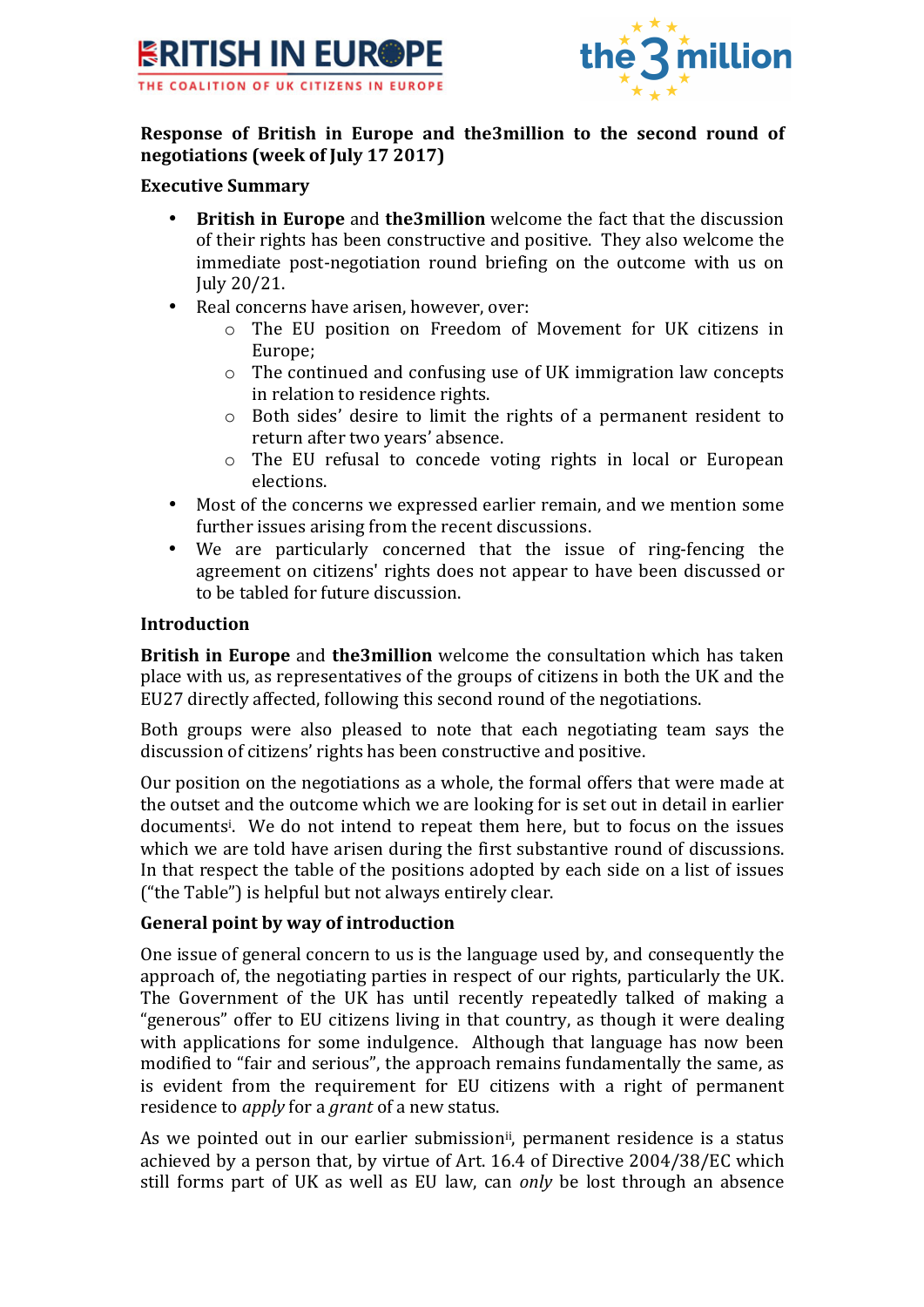exceeding two years. Both sides to some extent, and the UK in particular, are proposing to reduce the rights of those with permanent residence in flat contradiction of that law. The present document is addressed to the negotiators of a political settlement rather than to a court of law, and for that reason detailed legal argument is out of place<sup>iii</sup>. Suffice it to say that, in the context of proposals to deprive people of rights which they were assured by statute could only be lost by some other means, all talk of generosity or applications for a "grant" of status is entirely inappropriate.

## **EU** position on freedom of movement

The biggest surprise of round 2 of the negotiations was the EU's apparent change of position on recognising the continued right of UK citizens in Europe ("UKinEU") to freedom of movement. It is clear from the item "Further movement rights" in the Table that the EU proposes that UKinEU should only have protected rights in the state in which they have residence rights on Brexit day. What is surprising about this is that in paragraph  $21(b)(i)$  of the final Negotiating Directives approved by the European Council on 22<sup>nd</sup> May, the rights of free movement are expressly mentioned as among the minimum rights to be preserved, in addition to rights of residence, and that this was by way of amendment to the earlier draft Directives. We therefore look to the EU for an explanation and justification of this apparent change of heart, as it is difficult to understand what that wording means and where free movement rights arise if the aim is simply to protect the rights acquired by a UK citizen who has settled in another Member State to stay in that Member State.

We also urge the EU to confirm that the free movement rights that UKinEU currently have as EU citizens are covered for the following reasons:

- Very many UK citizens who have moved to Europe did so in fulfilment of the very purpose for which the EU was created. They see themselves predominantly as European rather than as nationals of their member state of origin or of current residence, and they moved in exercise of European rights and in assertion of a European identity. Freedom of movement is of the essence of the rights of a European and to remove it is a slap in the face to those UK citizens who voted with their feet *for* Europe long before a small majority of their co-nationals cast a paper vote the other way.
- The proposed deprivation of rights will cause real hardship to many UK citizens living in the EU, particularly those living and working in border areas and those who have moved freely around Europe during their working lives. Many will need those rights to continue on a career path that is now set. See for example the case studies on pp.9-10 of (https://britishineurope.org/case-studies-of-brits-in-europe/).
- Some of those may even have acquired property in an EU 27 country other than that in which they now reside and may now face difficulties returning to the EU 27 country in which that property is located.
- Michel Barnier is on record as saying, "Notre objectif est clair: ces hommes, *ces femmes, ces familles doivent pouvoir continuer à vivre comme aujourd'hui, et cela pour la durée de leur vie."*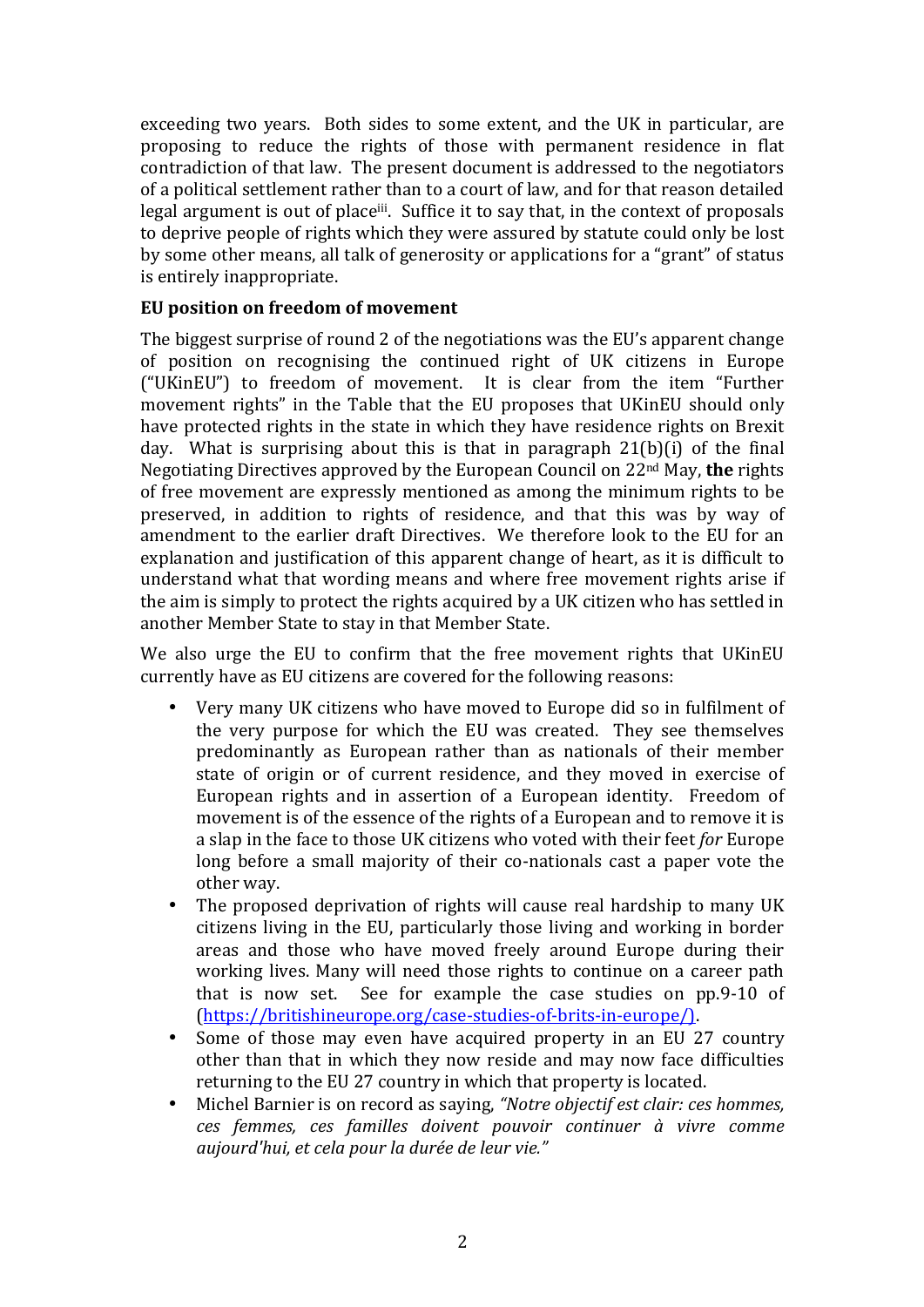To deprive UKinEU of rights of free movement is to discriminate against those citizens who have moved from the UK to other EU Member States as opposed to those who have moved in the other direction. The latter group of course retain their free movement rights as citizens of EU27 countries, although we note below serious issues as regards free movement to the UK for this group.

#### UK position on "settled status" and "permanent residence"

We understand from both sides and the technical Table that the UK has made a proposal which is not clear from its written position paper of June  $26<sup>th</sup>$ . This is that its concept of "settled" status should be interpreted by reference to EU law concepts in Directive 2004/38 and that "settled" should not be substantially different to having "permanent residence", save obviously where the UK is proposing a clear reduction in rights such as in the case of family reunification.

Whilst naturally welcoming the UK's desire to narrow the gap between the two sides on this crucial issue, we regard this particular attempt as misconceived for three reasons. It is unnecessary, likely at best to create confusion and at worst to lead to a diminution in the rights of EUinUK which may not be perceived by all at the outset.

*Unnecessary*: It is unnecessary because the UK legal systems (i.e. those of England and Wales, Scotland and Northern Ireland) are perfectly capable of applying EU law without modification or cosmetic re-labelling. EU law has formed part of UK law for over 40 years without difficulty. Indeed, the very suggestion that concepts from the Free Movement Directive should be used to interpret the proposed UK law only confirms that there is no difficulty about this. Hence, interpreting UK 'settled status' partially in light of EU permanent status is a confusing detour. The UK can apply EU permanent residence status directly.

Likely to create confusion: The use of the UK term "settled", another word for having indefinite leave to remain (https://www.gov.uk/settle-in-the-uk), can only cause confusion, because there will inevitably be arguments over the extent to which it imports UK rules and case law as opposed to the EU rules of construction which are said to apply, and how the one set of rules marries up with the other. These arguments will lead to litigation and anxiety not only for those involved but also for those affected by the outcome, thus continuing the uncertainty we face potentially for many more years.

Likely to cause unexpected diminution in rights: this point is the corollary of the last. UK immigration law is both restrictive and of Byzantine complexity. In those circumstances the risk of a case-law decision in reduction of rights which was foreseen by neither side in the negotiations is too high to be acceptable. To give but one example, indefinite leave to remain ("settled status") must be refused to someone who has, "within the 24 months prior to the date on which the application is decided, been convicted of or admitted an offence for which they have received a non-custodial sentence" or a caution.<sup>iv</sup> Would this very low UK immigration law hurdle be used to refuse permanent residence, in contradistinction to EU law? Would there even be a right of appeal against refusal on this ground?v

*The solution:* The solution is simple and clear. The parties should agree that the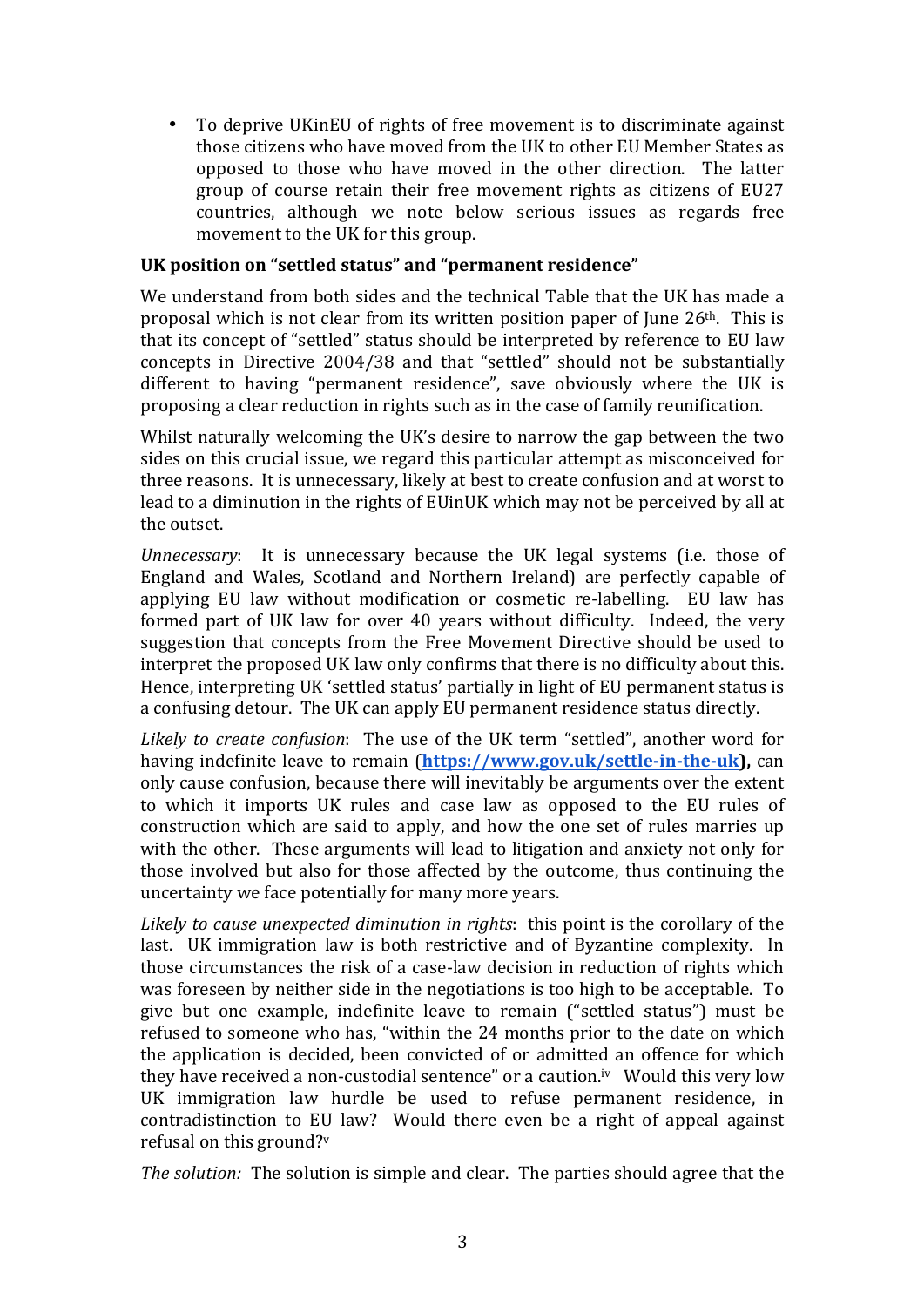rights of citizens who have moved should be unchanged: i.e. they should be the EU rights which they enjoy at present, expressed as such and not re-labelled. This presents no legal difficulty at all for the UK. Whilst the latter shies away from this solution in relation to immigration, it willingly accepts this approach in relation to other matters, e.g. healthcare  $-$  ". the UK will seek to protect the healthcare arrangements currently set out in EU Regulations and domestic UK law…"vi.

To protect the rights EU citizens have legitimately built up in the UK, the concept of 'EU permanent residence' set out in EU Directive 2004/38 and CJEU case law should be enshrined in the Withdrawal Agreement, and subsequently in any UK law implementing the Agreement.

### *Home Office website*

We were also surprised to discover that, although the issue of status/permanent residence remains unresolved in the negotiations, the Home Office has preempted the outcome by asserting on its website, "If you already have a permanent residence document it won't be valid after the UK leaves the EU... A new scheme will be available for EU citizens and their family members to apply to stay in the UK after it leaves the EU." We would ask that this misrepresentation of a position which is not agreed be removed forthwith.

### Loss of permanent residence after 2 years – both sides' positions

Both sides propose the continued application of the rule that permanent residence is lost after an absence of 2 years.

Neither side's position adequately reflects the context, to which we made reference in our paper of July  $1^{st}$  in relation to the UK offer  $\overline{v}$  that it will no longer be possible for a citizen with permanent residence in the UK to exercise a free movement right to return and build up 5 years residence again. According to the technical note, the EU position as regards a citizen with permanent residence in the EU would be the same. Therefore, loss of permanent residence in what has been one's home means the loss of any guaranteed automatic right to return there.

The EU's position, coupled with its stance on freedom of movement referred to above, will cause real hardship. Obvious examples of those who need to return despite an absence of over two years are students or those who have to return to their country of origin for a lengthy period to look after an elderly parent, but there are many many more.

The UK appears to propose some flexibility in the application of this rule for those with strong ties with the UK, such as students studying abroad. However, we have real fears that this is in practice no more than a chimera. The UK's actual proposals for EU residents who wish to return are wholly unclear and, since the analogous UK immigration rules for those with indefinite leave to remain who wish to return after a period of two years' absence are very restrictive, we fear that they will be insufficient to cater appropriately for the myriad situations in which an EU national who has made their home in the UK needs to leave for a lengthy period. If the UK's intention is to mirror the provisions of its existing immigration system here, whereby a person is only likely to be allowed to return after two years if they have lived in the UK for most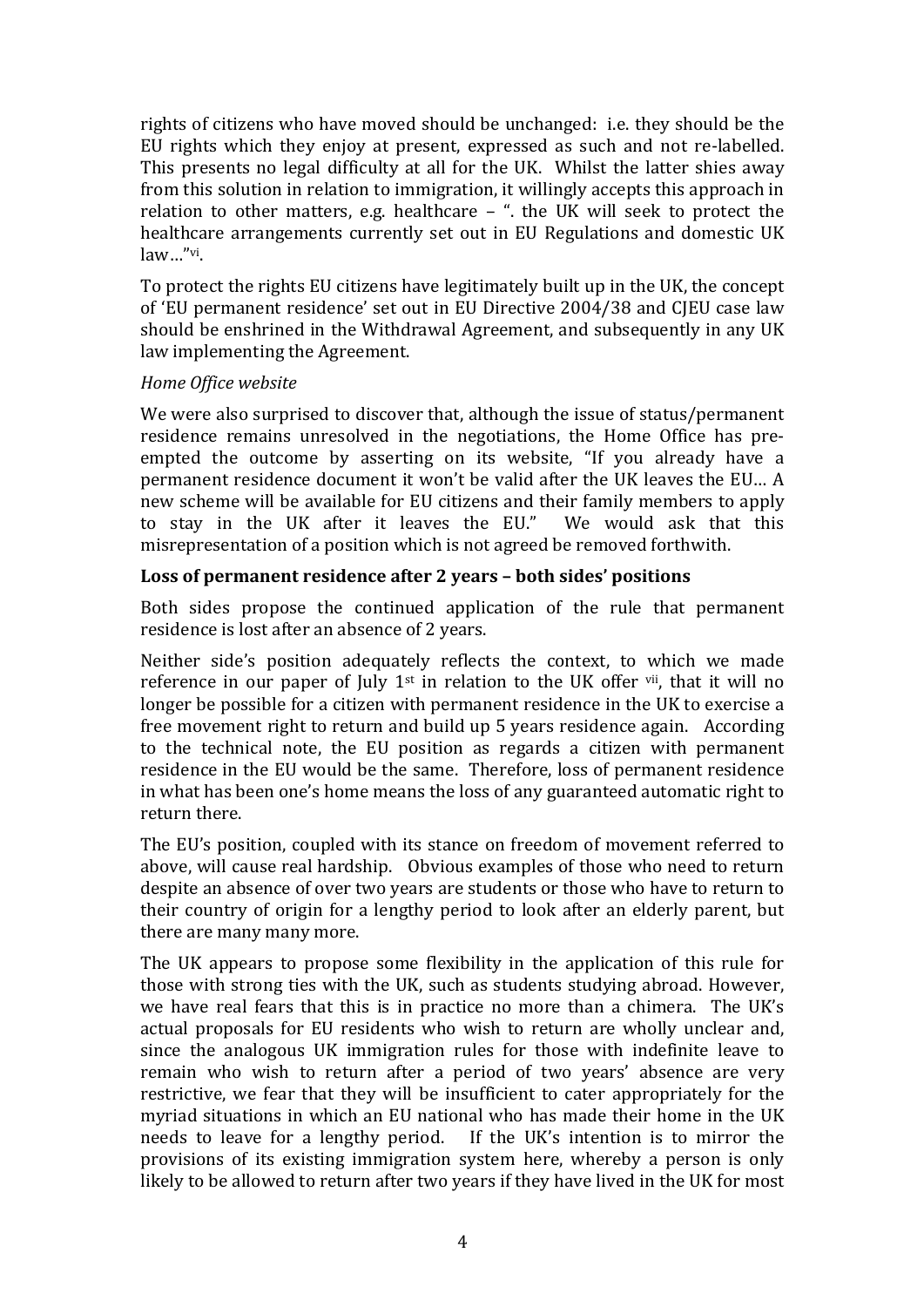of their life, with virtually no right of appeal save on human rights grounds, then this would be wholly unacceptable. If the current position under  $E\overline{U}$  law applied, including free movement rights, persons who left for two years would be able to return and resume their residence.

In short, the two-year absence rule applied under EU Directive 2004/38 is simply not appropriate applied out of a context, namely when rights of free movement no longer apply.

The logical way for both sides to deal with this issue is to say that those who have established and retain permanent residence at any time before Brexit (including those resident before Brexit but who only achieve 5 years' residence afterwards) should have a life-long right to return or that those who have exercised a right of free movement should continue to have that right.

## **Tests of "residence" – EU position**

In the interests of achieving certainty, the UK's proposal to include in the Withdrawal Agreement details such as not requiring Comprehensive Sickness Insurance and not testing for "genuine and effective" work is to be welcomed, and preferred to the more open-ended approach of the EU. However, it would be helpful for the Agreement to state expressly that any such criteria are not necessarily exhaustive, so as to leave room for other situations not presently contemplated.

### **Personal scope - posted workers – EU position**

The UK is happy to include the rights of posted workers in the Withdrawal Agreement but the EU says that this is inappropriate as the issue is linked to the provision of cross-border services. We strongly support the UK approach to the inclusion of posted workers in the current negotiation. The aim of this stage of the negotiation is to provide certainty to all individuals who have moved abroad in exercise of EU rights, and posted workers are among these. They are human, have families, and suffer as much as anyone else from the continuing uncertainty over their future.

### **Personal scope - frontier workers**

There is no clear definition of frontier workers arising from the negotiations to date and we understand that this will be discussed during the next round. Given in particular the EU's current position on free movement rights for UKinEU, it is critical to consider carefully all possible variants of cross-border working/careers currently pursued by UKinEU and to ensure that this definition is flexible enough to cover them. Otherwise, many of those who work crossborder may find their ability to pursue their careers and provide for their family severely curtailed. In short, they will not be able to continue their lives as if Brexit had not happened.

### **Personal scope - current family members**

The EU proposes that family members should be within the scope of the Agreement *as family members*, but the UK that they should do so as *independent right holders*. We are told that these positions are to be clarified and reserve the right to comment when that has been done. We note that while the interpretation as family member under EU law is well established, a new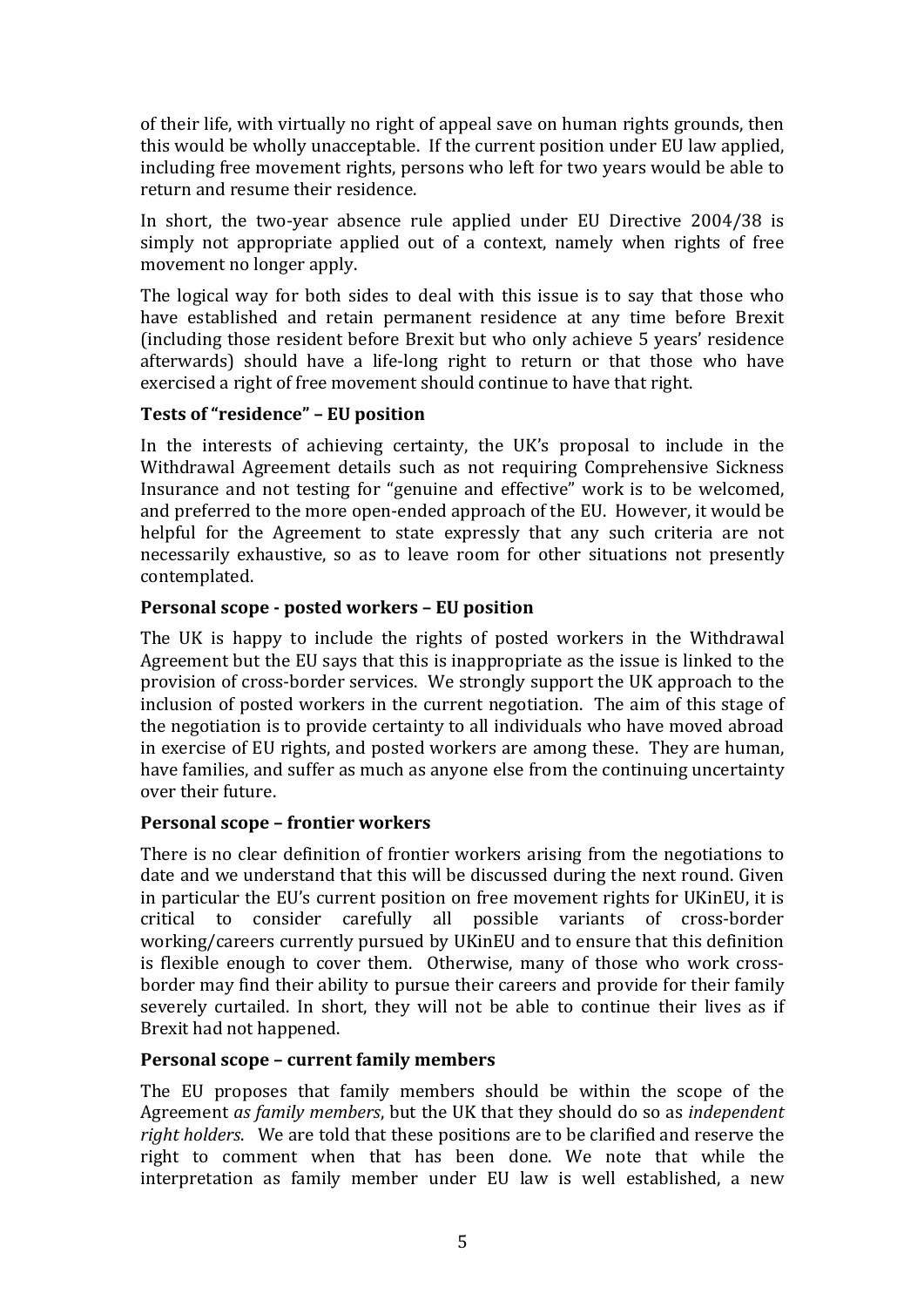conceptualisation of 'family members as independent right holders' holds the risk of undermining established rights.

## **Family reunification – UK position**

There have been no developments in the negotiations on positions in relation to family reunification, and we have already made clear our serious concerns about the UK position<sup>viii</sup>. We would only add by way of answer to the UK position that it does not wish to grant EU citizens rights greater than those enjoyed by British citizens living in the UK:

- That UK immigration law already distinguishes between different groups of people for the purpose of family reunification. People who applied for visas before July 2012 enjoy a less restrictive regime than those who did not and the spouses of refugees do not face the same restrictionsix.
- That the UK's position on family reunification is not one to be proud of. It came  $38<sup>th</sup>$  out of 38 developed countries in a recent study on the subject<sup>x</sup>.

## **Criminality post-exit – UK position**

The EU position is that expulsion on the grounds of criminality committed post-Brexit should continue to be assessed in accordance with Directive 2004/38. The UK wishes to apply its own rules. Given the point made above about permanent residence being a status achieved while the UK remained in the EU, the EU's position is surely correct.

### **Administrative procedures**

We do not comment in detail on the proposed administrative procedures as we agree with the EU that it is wrong to require those with a right of permanent residence to go through a different procedure now. Again this reflects our overriding position that we are not being "granted" anything: we have protected rights. For this reason, matters such as a criminal record check which is not required by existing EU law are inappropriate. This is not, of course, to grant carte blanche to serious criminals to remain in a Member State. EU law already has adequate provisions to expel where appropriate.

We do not, of course, have any difficulty with a scheme of certificates of permanent residence: these are available now in accordance with Directive 2004/38 but, as the Directive makes clear, they *recognise* existing rights.

### Nature and enforcement of the Withdrawal Agreement

Both sides accept that the Withdrawal Agreement should be binding in international law. Ouestions arise, however, as to how this is to be effectively achieved.

It has to be acknowledged that, as the citizens whose rights and future rights are in issue, we do have fears that some future government(s) might wish to reduce our rights to achieve some domestic political advantage, and for that reason it is essential that the rights enshrined in the Withdrawal Agreement should be clear and incapable of diminution.

The EU proposes that the Agreement should have direct effect but the UK proposes instead to introduce domestic legislation to implement the Agreement. Direct effect is the simplest way to achieve the desired result, and the fact that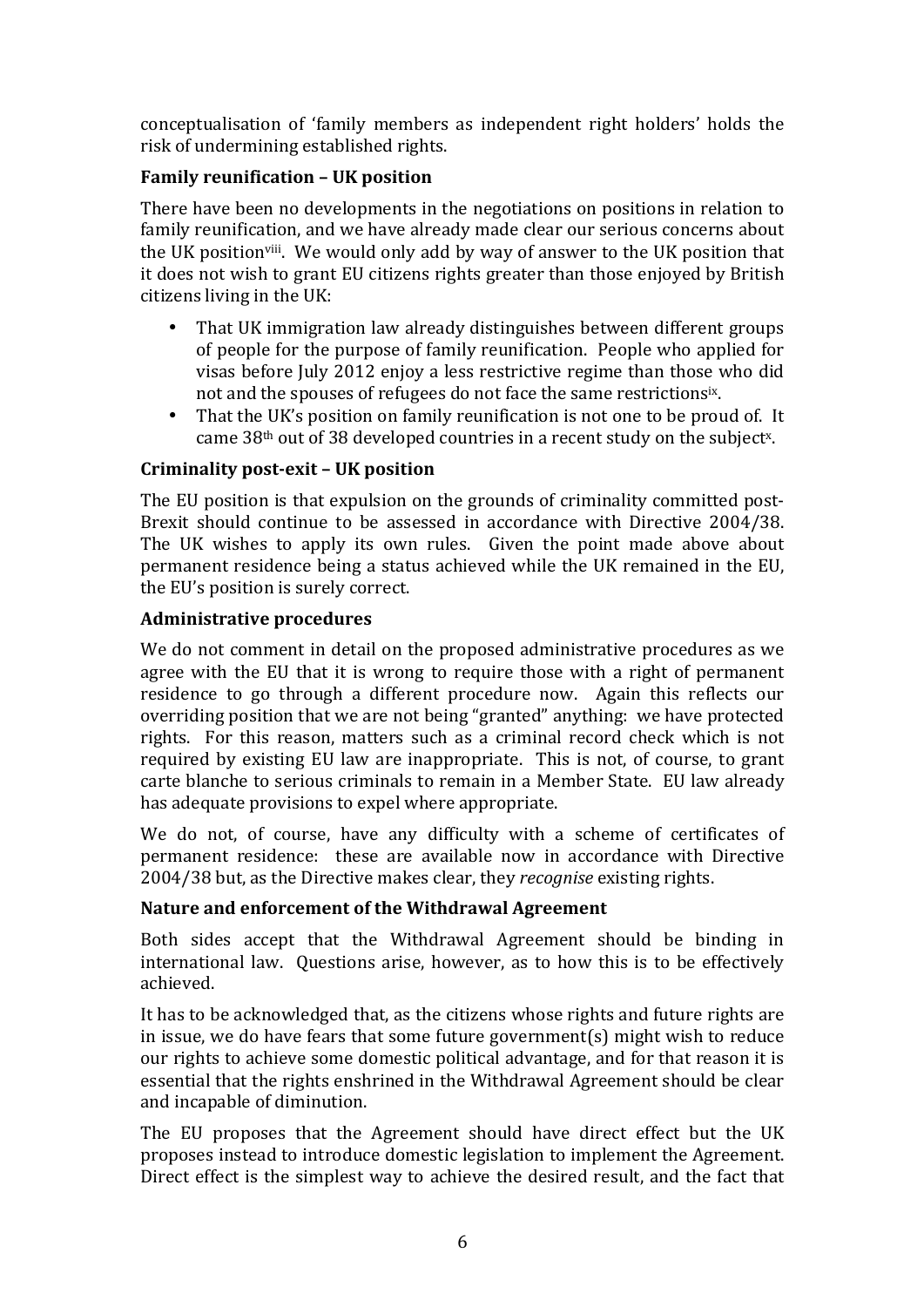the UK has given direct effect to EU law in the past through the mechanism of the European Communities Act 1972 makes clear that direct effect in a limited area such as citizens' rights could be achieved by further legislation now.

Direct effect is also crucial to ensure that individuals are able to invoke rights set out in the Withdrawal Agreement before national and European courts, independently of national law, and without waiting for the relevant countries that are parties to this international agreement to adopt it in their internal legal systems. In any event it is essential that the rights contained in the Withdrawal Agreement be spelled out with a degree of clarity and certainty which will limit as far as possible any room for argument, and that it be expressly agreed that neither the UK, the EU nor any of the EU27 should be able to repeal, limit or reduce these in future by legislation of any sort or by executive or judicial decision, action or direction. In summary the rights retained under the Withdrawal Agreement should be directly enforceable, with courts able to refer questions of interpretation to the CJEU, or whatever other adjudicating body is agreed.

The jurisdiction of the CJEU remains a bone of contention and we have made clear our views in the past<sup>xi</sup>. At this stage we simply draw attention, in support of the argument for the CJEU as ultimate arbiter, possibly with UK judges on relevant issues, to the views of Lord Brown of Eaton-under-Heywoodxii in the recent debate in the House of Lordsxiii in which he said,

"Let me focus on that last sentence: "We will of course continue to honour *our international commitments and follow international law", which, of course, is what the Government now say in the present context of* safeguarding citizen's rights, but how confident of this can the other 27 states be? We have an international law commitment under the European *Convention on Human Rights to give effect to Strasbourg court judgments, but* we are in flagrant breach of that commitment on prisoner voting, for *example."*

The Table highlights some differences between the sides on the question of monitoring the system of implementation of citizens' rights. We are not entirely sure from the Table what detail is now proposed by either side. However, it seems to us sensible that there should be a Joint Committee of both sides to monitor the arrangements, as proposed by the EU Task Force in its position paper on Governance dated 28 June 2017.

### **Voting rights**

The UK rightly proposes that the right to stand and/or vote in local elections in the country of residence should remain. The EU objects "because this arises from EU citizenship rights". The reasons for the EU stance are, with respect, not understood and it is inconsistent with its own Negotiating Directives, para. 20 of which open, "The Agreement should safeguard the status and rights derived from Union law at the withdrawal date." For that reason, not only should the right to vote in local elections be continued but also the right to vote in European elections.

It appears in practice to be an issue as regards the scope of the EU's competence to deal with this issue as part of the Article 50 withdrawal negotiations, and if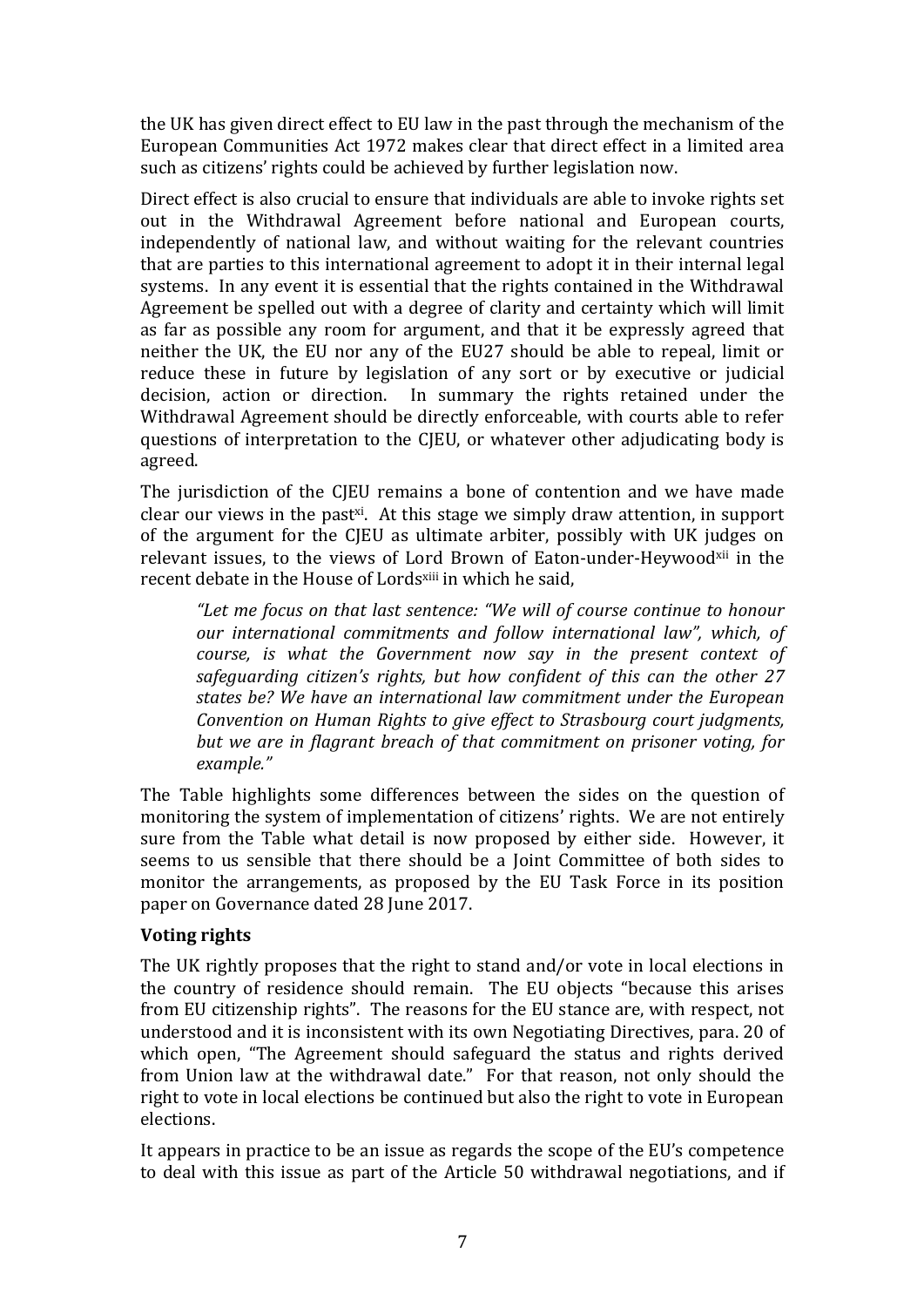this is the case, the agreement of the EU 27 should simply be sought to allow the guarantee of these rights going forward.

#### **Social security coordination**

We do not comment on those issues of social security where further clarification is promised. However, we restate our strong concern in the UK's lack of clear commitment to recognise contributions made after Brexit for issues of aggregation. Not doing so can have a dramatic impact on people's life as it limits the possibilities to return to the country of origin.

Moreover, in what is possibly a clerical error in preparation of the Table, there is no indication in that document of the EU position on healthcare. We seek confirmation that it is as set out in para.  $21(b)(i)$  and (ii) of the Negotiating Directives. More particularly, while both the UK and EU commit to nondiscrimination in relation to healthcare provision, the situation in relation to continued use of EHIC remains unclear. Having families in another EU country than their country of residence, EUinUK and UKinEU are bound to travel proportionally much more than other citizens. Not being able to rely on the EHIC can have a dramatic effect, particularly for those with chronic health conditions who cannot afford private travel insurance.

### **Frontier workers, students, professional qualifications and social security**

It is our intention to comment on all of these matters in detail and update this document when discussions on those issues are are completed (as currently expected) during the next round of negotiations.

### **Ring-fencing**

We have previously stressed the importance of ring-fencing any agreement which is reached on citizens' rights so that we do not have to live with the continued risk of it all falling apart because the differences between the parties in the more contentious areas of the negotiation prove insuperable. Indeed, we understand that the EU itself wants to see progress in all three areas of financial settlement, Irish border issue and citizens' rights in order to confirm "sufficient progress" and move on to the second phase of the first stage of negotiations.

We note with disappointment, however, that ring-fencing does not appear to have been discussed and does not appear to be on the agenda for future discussion. We strongly urge the parties to reconsider this and to make ringfencing an essential element of the agreement in order to bring to an end what is already over a year of uncertainty and anxiety over our futures;

2 August 2017

British in Europe the3million

 

<sup>&</sup>lt;sup>i</sup> BiE Alternative White Paper (http://www.ecreu.com/pdfs/alternative-white-paper-presented by-UK- citizens-in-europe.pdf); t3m Alternative White Paper (https://docs.wixstatic.com/ugd/0d3854\_a09219968407446aa6961e11ef8c7485.pdf); Joint